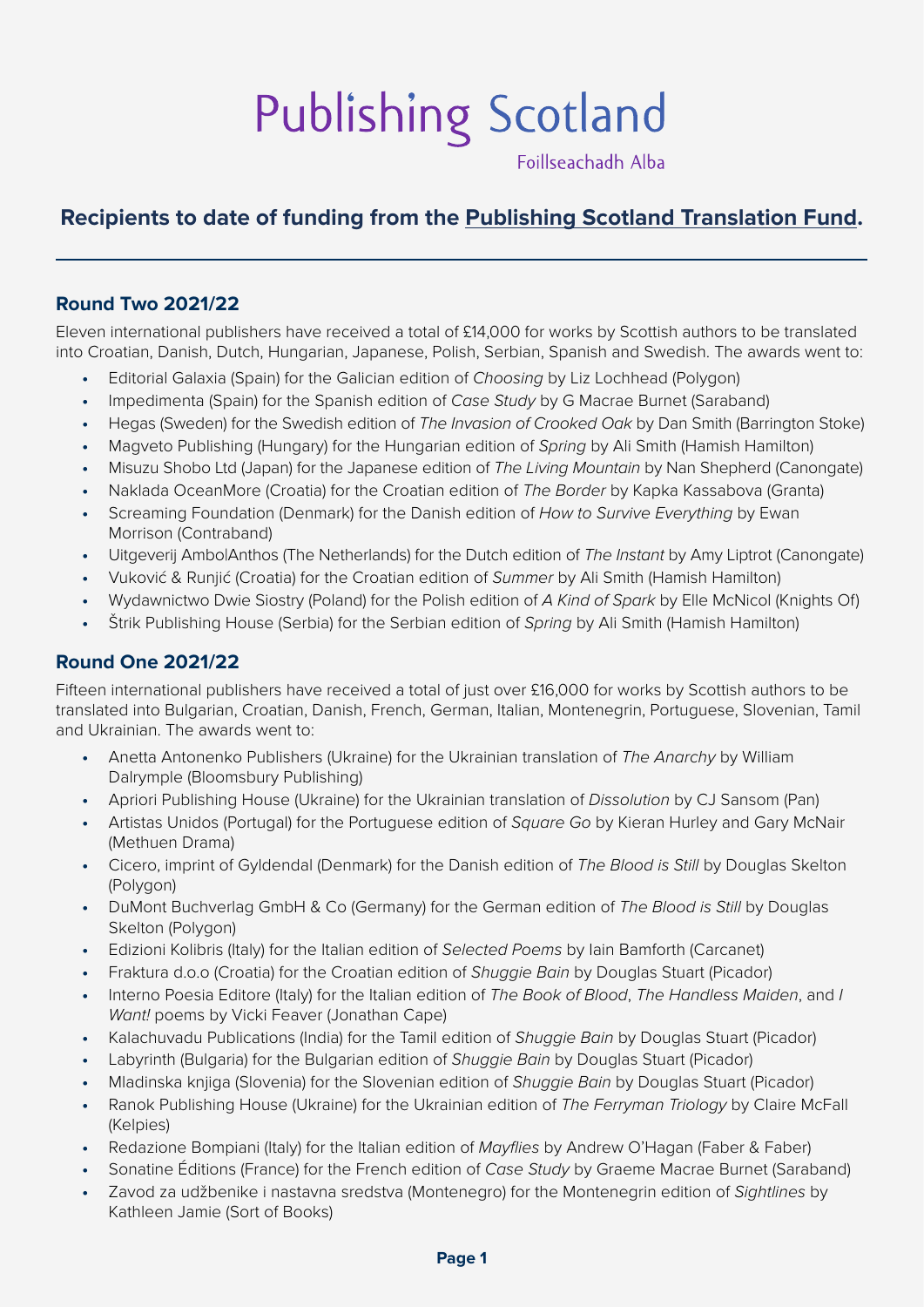### **Round Two 2020/21**

Fifteen international publishers have received a total of £23,000 for works by Scottish authors to be translated into Arabic, Danish, French, German, Hungarian, Italian, Macedonian, Portuguese, Serbian and Turkish. The awards went to:

- **•** Argument Verlag GmbH (Germany) for German edition of *The Less Dead* by Denise Mina (Harvill Secker, 2020)
- **•** Can Publishing (Turkey) for the Turkish edition of *Shuggie Bain* by Douglas Stuart (Picador, 2020)
- **•** Cicero, Gyldendal (Denmark) for the Danish edition of *Thunder Bay* by Douglas Skelton (Polygon)
- **•** Éditions Hashtag (Canada) for the French edition of *Nasty Women* by various authors (404 Ink, 2017)
- **•** Double Nickels (Italy) for the Italian edition of *For the Good Times* by David Keenan (Faber & Faber, 2019)
- **•** Edizioni Kolibris (Italy) for the Italian edition of *Farm by the Shore* by Thomas A Clark (Carcanet, 2017)
- **•** Guggolz Verlag (Germany) for the German edition of *Cloud Howe* by Lewis Grassic Gibbon (first published in 1933)
- **•** IPC Media (Serbia) for the Serbian edition of *Shuggie Bain* by Douglas Stuart (Picador, 2020)
- **•** Magvető Publishing (Hungary) for the Hungarian edition of *Winter* by Ali Smith (Hamish Hamilton, 2018)
- **•** New Human Publisher (Turkey) for the Turkish edition of *Of Dogs and Men* by John Barrington (Luath Press, 2013)
- **•** Nie Wiem (Italy) for the Italian edition of *A Choosing* by Liz Lochhead (Polygon, 2011)
- **•** PNV Publikacii DOOEL Skopje (North Macedonia) for the Macedonian edition of *The World's Wife* by Carol Ann Duffy (Picador, 2017)
- **•** PRH (Portugal) for the Portuguese edition of *Shuggie Bain* by Douglas Stuart (Picador, 2020)
- **•** Sefsafa Culture & Publishing (Egypt) for the of Arabic edition of *Shuggie Bain* by Douglas Stuart (Picador, 2020)
- **•** ŠTRIK DOO (Serbia) for the Serbian edition of *Summer* by Ali Smith (Hamish Hamilton, 2020)

# **Round One 2020/21**

Twelve international publishers have received a total of £13,200 for works by Scottish authors to be translated into Dutch, Estonian, French, German, Italian, Romanian and Spanish. The awards went to:

- **•** Automática Editorial SL (Spain) for Spanish edition of *Ducks Newburyport* by Lucy Ellman (Galley Beggar Press, 2019)
- **•** Black Button Books (Romania) for the Romanian edition of *The Outrun* by Amy Liptrot (Canongate Books, 2016)
- **•** DuMont Buchverlag (Germany) for the German edition of *Thunder Bay* by Douglas Skelton (Polygon, 2020)
- **•** Éditions çà et là (France) for the French edition of *Gamish* by Edward Ross (Particular Books, 2020)
- **•** Editions Metailie (France) for the French edition of *Luckenbooth* by Jenni Fagan (William Heinemann, 2021)
- **•** Edizioni Sur (Italy) for the Italian edition of *Summer* by Ali Smith (Hamish Hamilton, 2020)
- **•** Eesti Eaamat Publishers (Estonia) for the Estonian edition of *The Peat Dead* by Allan Martin (Thunderpoint Publishing Ltd, 2019)
- **•** Il Saggiatore (Italy) for the Italian edition of *Bitterhall* by Helen McClory (Polygon, 2021)
- **•** Impedimenta S.L. (Spain) for the Spanish edition of *The Disappearance of Adèle Bedeau* by Graeme Macrae Burnet (Contraband, 2014)
- **•** Nieuw (Netherlands) for the Dutch edition of *Shuggie Bain* by Douglas Stuart (Picador, 2020)
- **•** Sexto Piso (Spain) for the Spanish edition of *Shuggie Bain* by Douglas Stuart (Picador, 2020)
- **•** Verlag Freies Geistesleben (Germany) for the German edition of *Caroline's Bikini* by Kirsty Gunn (Faber & Faber, 2019)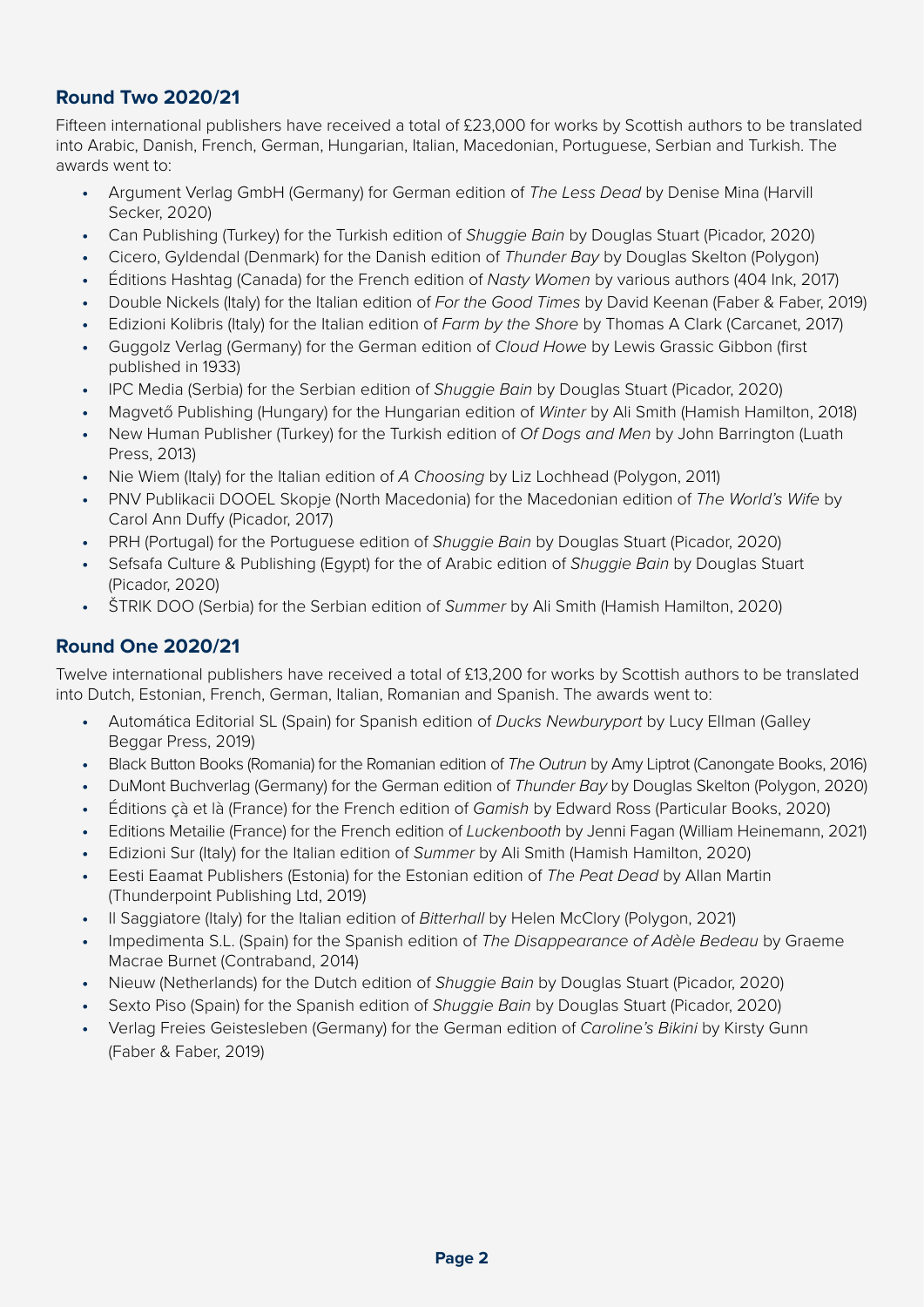# **Round Two 2019/20**

Twelve international publishers have received funding for works to be published in Czech, Dutch, German, Georgian, Greek, Italian, Spanish, Swedish, Turkish and Ukrainian. The awards went to:

- **•** Argument Verlag mit Ariadne (Germany) for German edition of *Gods and Beasts* by Denise Mina (Orion, 2013)
- **•** Bokförlaget Atlas (Sweden) for Swedish edition of *Spring* by Ali Smith (Hamish Hamilton, 2019)
- **•** Dybbuk Publishing house (Czech Republic) for the Czech edition of *Confessions of a Bookseller*  by Shaun Bythell (Profile Books, 2019)
- **•** Ediciones Godot + Feria de Editores (Argentina) for the Spanish edition of *Incandescent* by Sarah Levin (Saraband, 2019)
- **•** Editora Morro Branco (Brazil) for the Portuguese edition of *The Player of Games* by Iain Banks (Orbit, 1989)
- **•** Edizioni Ensemble (Italy) for the Italian edition of *Quines* by Gerda Stevenson (Luath Press, 2018)
- **•** Edizioni SUR (Italy) for the Italian edition of *Spring* by Ali Smith (Hamish Hamilton, 2019)
- **•** LLC Vydavnytstvo "Navchalna Knyha Bohdan" (Ukraine) for the Ukrainian edition of *Mayhem & Death* by Helen McClory (404 Ink, 2018)
- **•** New Human (Turkey) for the Turkish edition of *Barnhill* by Norman Bissell (Luath Press, 2019)
- **•** Singel Uitgeverijen (The Netherlands) for the Dutch edition of *Hamnet* by Maggie O'Farrell (Tinder Press, 2020)
- **•** Sulakauri Publishing (Georgia) for the Georgian edition of *Autumn* by Ali Smith (Hamish Hamilton, 2017)
- **•** Vakxikon Media & Publishing Group (Greece) for the Greek edition of an *Anthology of young Scottish poets*.

#### **Round One 2019/20**

Fourteen international publishers have received funding totalling £14,800 for works to be published in Catalan, Czech, Dutch, German, Georgian, Italian, Serbian, Spanish, Swedish and Ukrainian. The awards went to:

- **•** Impedimenta (Spain) for Spanish edition of *His Bloody Project* by Graeme Macrae Burnett (Saraband, 2015)
- **•** Kolibris (Italy) for Italian edition of *New Selected Poems* by Edwin Morgan (Carcanet, 2000)
- **•** Krok Publishers (Ukraine) for Ukrainian edition of *Selected Poems* by Samuel Tongue (various, 2016)
- **•** La Caja Books (Spain) for Spanish edition of *Street without a Name* by Kapka Kassabova (Granta, 2009)
- **•** Modernista (Sweden) for Swedish edition of *From the Shadows* by G R Halliday (Harvill Secker, 2019)
- **•** Nodar Dumbadze (Georgia) for Georgian edition of *Tomorrow We Will Live Here* by Ryan Van Winkle (Salt, 2010)
- **•** Paper Jam (Czech Republic) for Czech edition of *Morning Glory, Seasons of the Heart* by Alan Spence (Canongate Books, 2000)
- **•** Partizanska knjiga (Serbia) for Serbian edition of *The Secret Knowledge* by Andrew Crumey (Dedalus, 2013)
- **•** Rayo Verde Editorial (Spain) for Catalan edition of *Winter* by Ali Smith (Hamish Hamilton, 2018)
- **•** Redazione Bompiani (Italy) for Italian edition of *The Valley at the Centre of the World* by Malachy Tallack (Canongate Books, 2018)
- **•** Sexto Piso (Spain) for Spanish edition of *For the Good Times* by David Keenan (Faber, 2019)
- **•** Textofilia Ediciones (Mexico) for Spanish edition of *On the Edges of Vision* by Helen McClory (Queen's Ferry Press, 2015)
- **•** Uitgeverij De Arbeiderspers (Netherlands) for Dutch edition of *The Living Mountain* by Nan Shepherd (Canongate Books)
- **•** Verlagshaus Römerweg GmbH (Germany) for German edition of *Nina X* by Ewan Morrison (Little, Brown)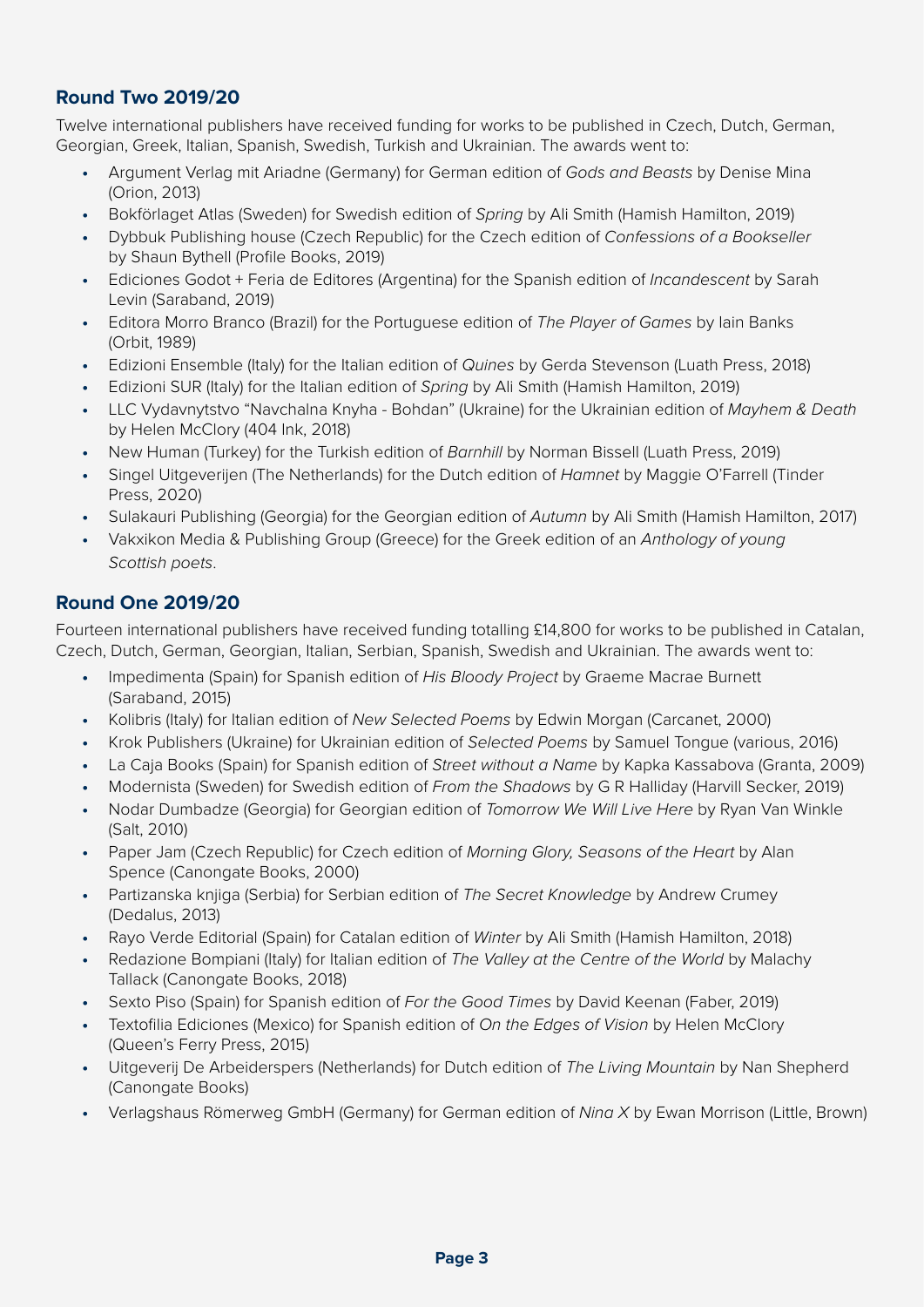#### **Round Two 2018/19**

Seventeen international publishers received funding totalling £15,380 for translations to be published in Catalan, Dutch, Estonian, German, Hungarian, Italian, Romanian, Serbian, Slovenian, Spanish, Swedish, Thai and Ukrainian.

- **•** Condor (Netherlands) for Dutch edition of *Monstrous Devices* by Damien Love (Viking/Penguin, 2018)
- **•** Double Nickels (Italy) for Italian edition of *This is Memorial Device* by David Keenan (Faber, 2017)
- **•** Ediciones Siruela (Spain) for Spanish edition of *Shapeshifters* by Gavin Francis (Profile, 2018)
- **•** Gamme Magie Editions (Thailand) for Thai edition of *The Diary of a Bookseller* by Shaun Bythell (Profile, 2017)
- **•** Heyne Hardcore (Germany) for German edition of *February's Son* by Alan Parks (Canongate Books, 2018)
- **•** Krok Publisher (Ukraine) for Ukrainian edition of *Tomorrow We Will Live Here* by Ryan Van Winkle (Salt, 2010)
- **•** Litera Publishing House (Romania) for Romanian edition of *Winter* by Ali Smith (Hamish Hamilton, 2017)
- **•** Magvető Publishing (Hungary) for Hungarian edition of *How to be both* by Ali Smith (Hamish Hamilton 2014)
- **•** Modernista Group AB (Sweden) for Swedish edition of *A Treachery of Spies* by Manda Scott (Bantam, 2018)
- **•** Partizanska knjiga (Serbia) for Serbian edition of *Young Adam* by Alexander Trocchi (Oneworld, 2008)
- **•** Safarà Editore (Italy) for Italian edition of *Janine 1982* by Alasdair Gray (Canongate Books, 1984)
- **•** Singel Uitgeverijen (Netherlands) for Dutch edition of *The Long Take* by Robin Robertson (Picador, 2018)
- **•** Uitgeverij Cossee (Netherlands) for Dutch edition of *Sal* by Mick Kitson (Canongate Books, 2018)
- **•** Umco DD (Slovenia) for Slovenian edition of *The Living Mountain* by Nan Shepherd (Canongate Books, 2011)
- **•** Varrak Publishers (Estonia) for Estonian edition of *Sweet Caress* by William Boyd (Bloomsbury, 2015)
- **•** Viena Edicions (Spain) for Catalan edition of *The Diary of a Bookseller* by Shaun Bythell (Profile, 2017)
- **•** Verlag Freies Geistesleben (Germany) for German edition of *Mind Blind* by Lari Don (Floris Books, 2014)

#### **Round One 2018/19**

Eleven international publishers received funding totalling £11,845 to publish translations in Albanian, Greek, Italian, Portugese, Simplified Chinese and Spanish.

- **•** Artistas Unidos (Portugal) for Portuguese edition of *Meet me at Dawn / Further than the Furthest Thing* by Zinnie Harris (Faber 2010/2017)
- **•** Edizioni Sur (Italy) for Italian edition of *Winter* by Ali Smith (Hamish Hamilton, 2016)
- **•** Gatopardo Ediciones (Spain) for Spanish edition of *This is Not About Me* by Janice Galloway (Granta, 2008)
- **•** Giuliano Ladolfi Editore (Italy) for Italian edition of *Sincerity* by Carol Ann Duffy (Picador, 2018)
- **•** Hunan Literature and Art Publishing House (China) for Chinese edition of *The Illuminations* by Andrew O'Hagan (Faber, 2015)
- **•** Kastaniotis Editions (Greece) for Greek edition of *Autumn* by Ali Smith (Hamish Hamilton, 2016)
- **•** Key Books (Greece) for Greek edition of *The Diary of a Bookseller* by Shawn Bythell (Profile Books, 2017)
- **•** Le Lettere (Italy) for Italian edition of *Selected Christmas Poems* by Carol Ann Duffy (Picador, various)
- **•** Ombra GVG (Albania) for Albanian edition of *How to be Both* by Ali Smith (Penguin, 2015)
- **•** Todavia (Brazil) for Portuguese edition of *His Bloody Project* by Graeme Macrae Burnet (Saraband, 2015)
- **•** Volcano Libros (Spain) for Spanish edition of *60 Degrees North* by Malachy Tallack (Polygon, 2015)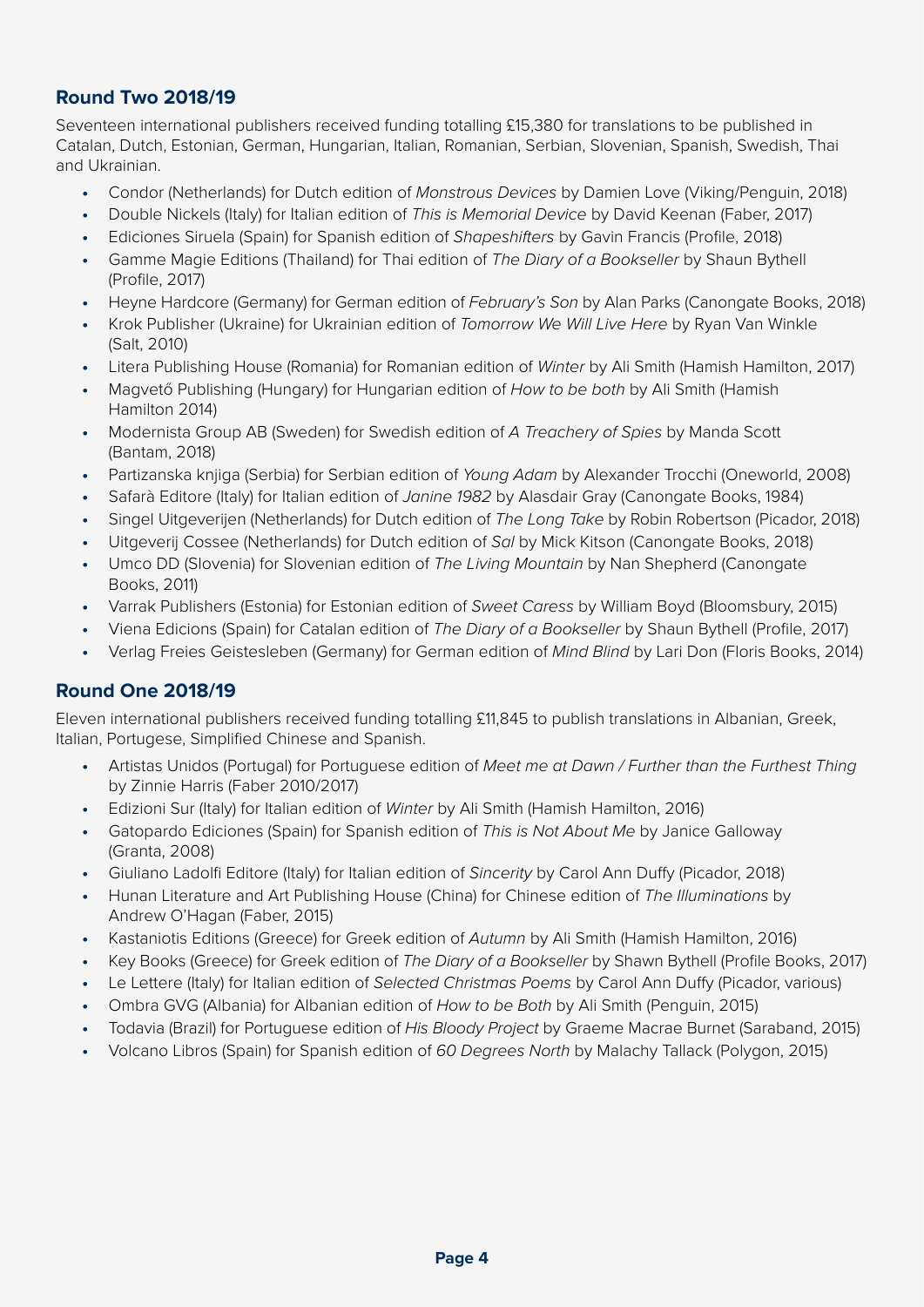# **Round Two 2017/18**

Twelve international publishers have been awarded funding totalling £12,690 to publish books into Armenian, Chinese, Georgian, German, Italian, Macedonian, Serbian, and Ukrainian.

- **•** MnM Print Edizioni (Italy) for Italian edition of *Language of my Choosing* by Anne Pia (Luath Press, 2017)
- **•** Partizanska knjiga (Serbia) for Serbian edition of *Wasted in Love* by Allan Wilson (Cargo Publishing, 2011)
- **•** Heyne Hardcore (Germany) for German edition of *The Rise & Fall of the Miraculous Vespas* by David Ross (Orenda Books, 2016)
- **•** Edizioni Kolibris (Italy) for Italian edition of *This Changes Things* by Clare Askew (Bloodaxe, 2016)
- **•** Archipel Press (China) for Chinese edition of *The Secret Life: Three True Stories* by Andrew O'Hagan (Faber & Faber, 2017)
- **•** Luciana Tufani Editrice (Italy) for Italian edition of *Sightlines* by Kathleen Jamie (Sort of Books, 2012)
- **•** Krok Books (Ukraine) for Ukrainian edition of *The Good Dark* by Ryan Van Winkle (Penned in the Margins, 2015)
- **•** TRI Publishing Centre (Macedonia) for Macedonian edition of *How Late it Was, How Late* by James Kelman (Harvill Secker, 1994)
- **•** Guitank Publishing (Armenia) for Armenian edition of *The Whole Story and Other Stories* by Ali Smith (Penguin, 2004)
- **•** Edizioni Sur (Italy) for Italian edition of *Autumn* by Ali Smith (Hamish Hamilton, 2016)
- **•** Leone Editore (Italy) for Italian edition of *Murderabilia* by Craig Robertson (Simon & Schuster, 2017)
- **•** Kein Und Aber (Switzerland) for German edition of *The Book of Strange New Things* by Michel Faber (Canongate Books, 2014)

#### **Round One 2017/18**

There were 19 applicants for round 1 funding and a total of 13 publishers and books received awards:

- **•** Edicions Sidillà (Spain) for Catalan edition of *The Living Mountain* by Nan Shepherd (Canongate Books)
- **•** Edizioni Medusa (Italy) for Italian edition of *The Bonniest Companie* by Kathleen Jamie (Picador)
- **•** Folio Verlag (Austria) for German edition of *The Nessman* by Alasdair Campbell (Birlinn)
- **•** Galaxia Gutenberg (Spain) for Spanish edition of *You Have to Be Careful in the Land of the Free* by James Kelman (Penguin)
- **•** Guggolz Verlag (Germany) for German edition of *Sunset Song* by Lewis Grassic Gibbon
- **•** IT-LIB AB (Sweden) for Swedish edition of *The World's Wife* by Carol Ann Duffy (Picador)
- **•** Kastaniotis Editions (Greece) for Greek edition of *The Mermaids Singing* by Val McDermid (HarperCollins)
- **•** Ladolfi Editore (Italy) for Italian edition of *Fiere* by Jackie Kay (Picador)
- **•** Open Books Co, Gyeonggi-do (Korea) for Korean edition of *His Bloody Project* by Graeme Macrae Burnet (Saraband)
- **•** Text Publishing (Russia) for Russian edition of *The Comforters* by Muriel Spark (Macmillan)
- **•** De Bezige Bij (Netherlands) for Dutch *Diary of a Bookseller* by Shaun Bythell (Profile)
- **•** Volcano Libros (Spain) for Spanish edition of *Sightlines* by Kathleen Jamie (Sort of Books)
- **•** Vukovic & Runjic (Croatia) for Croatian edition of *The Crimson Petal and the White* by Michel Faber (Canongate Books)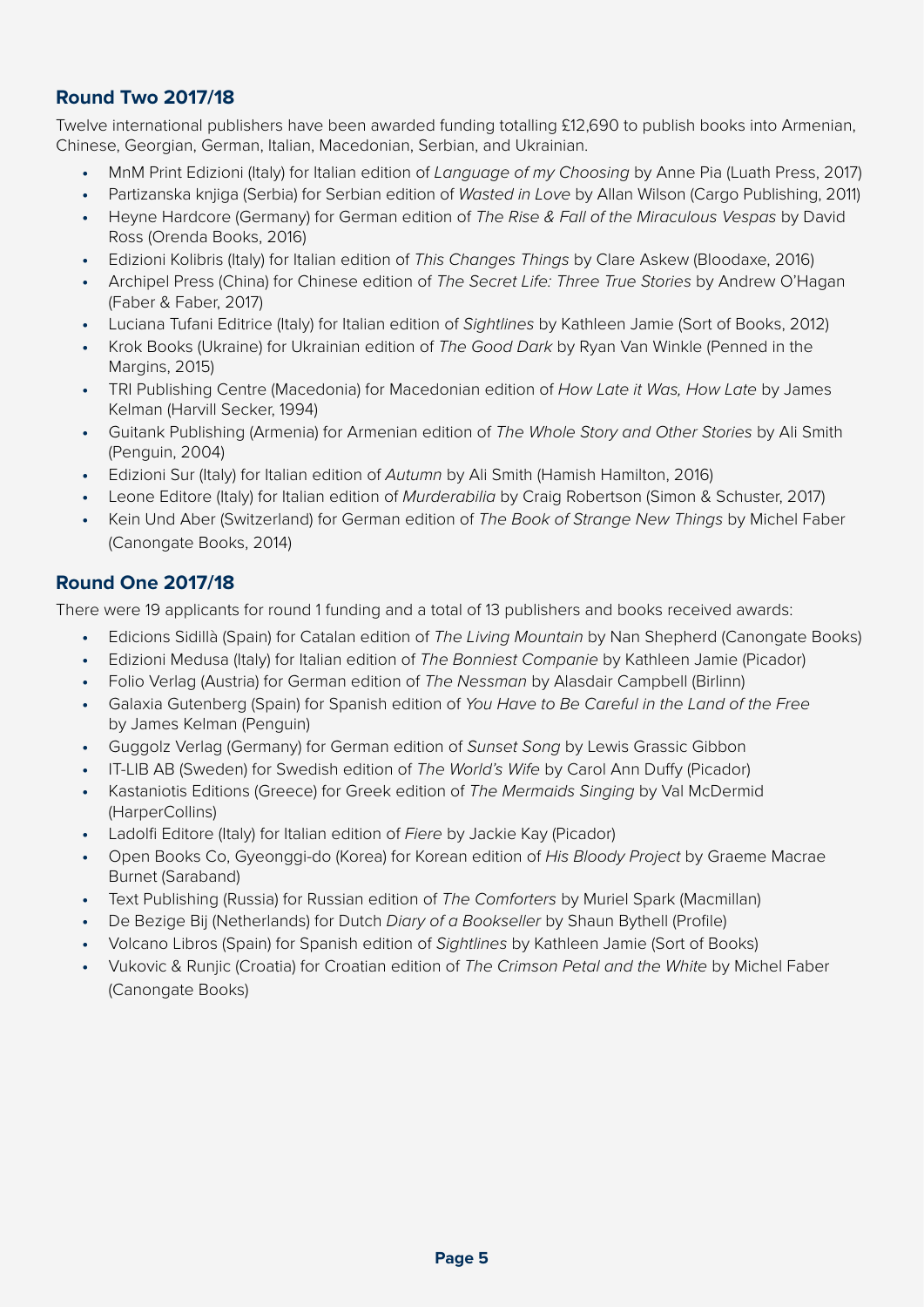# **Round Two 2016/17**

There were 21 applicants for round 2 funding and 8 publishers and books received awards:

- **•** Haramada Publications (Greece) for Greek edition of *Filmish: A Graphic Journey through Film* by Edward Ross (Selfmadehero, 2015)
- **•** L'Altra Editorial (Spain) for Spanish edition of *This Must be the Plac*e by Maggie O'Farrell (Tinder, 2016)
- **•** Ergon Publishing (Bulgaria) for Bulgarian edition of *School Ship Tobermory* by Alexander MCall Smith (Birlinn, 2015)
- **•** Varrak Publisher (Estonia) for Estonian edition of *His Bloody Project* by Graeme Macrae Burnet (Saraband, 2016)
- **•** Vega Forlag AS (Norway) for Norwegian edition of *The Undiscovered Islands* by Malachy Tallack (Polygon/ Birlinn 2016)
- **•** Editions Metailie (France) for the French edition of *Dirt Road* by James Kelman (Canongate, 2016)
- **•** Edition Steinrich (Germany) for German edition of *A Book of Silence* by Sara Maitland (Granta, 2008)
- **•** Crocetti Editore, Fondazione Poesia Onlus ( Italy) for Italian edition of *Darling New & Selected Poems*  by Jackie Kay (Bloodaxe, 2007)

#### **Round One 2016/17**

There were 26 applications for round 1 funding and 12 publishers and books received awards:

- **•** Ambo/Anthos uitgevers B.V (Netherlands) for Dutch edition of *The Outrun* by Amy Liptrot (Canongate Books)
- **•** Atena Kustannus (Finland) for Finnish edition of *Wasp* by Ian Garbutt (Birlinn/Polygon)
- **•** Editorial Sexto Piso (Spain) for Spanish edition of This is Memorial Device: *An Hallucinated Oral History of the Post-Punk Music Scene in Airdrie, Coatbridge and Environs 1978–1986* by David Keenan (Faber)
- **•** Edizioni Joker (Italy) for Italian edition of *The Poems of Norman MacCaig* (Birlinn/Polygon)
- **•** Europa Verlag (Germany) for German edition of *An Exquisite Sense of what is Beautiful* by J. David Simons (Saraband)
- **•** Fazi Editore (Italy) for Italian edition of *I put a spell on you* by John Burnside (Jonathan Cape)
- **•** Gatopardo Ediciones (Spain) for Spanish edition of *Free Love and Other Stories* by Ali Smith (Virago/ Little Brown)
- **•** Hena (Croatia) for Croatian edition of *The Panopticon* by Jenni Fagan (Random House)
- **•** Matthes & Seitz (Germany) for German edition of *The Living Mountain* by Nan Shepherd (Canongate Books)
- **•** Plataforma Editorial SL (Spain) for Spanish edition of *Adventures in Human Being* by Gavin Francis (Profile Books)
- **•** Verlag Freies Geistesleben (Germany) for German edition of *The Nowhere Emporium* by Ross MacKenzie (Floris Books)
- **•** Zalozba Zala (Slovenia) for the Slovenian edition of *Red Dust Road* by Jackie Kay (Picador)